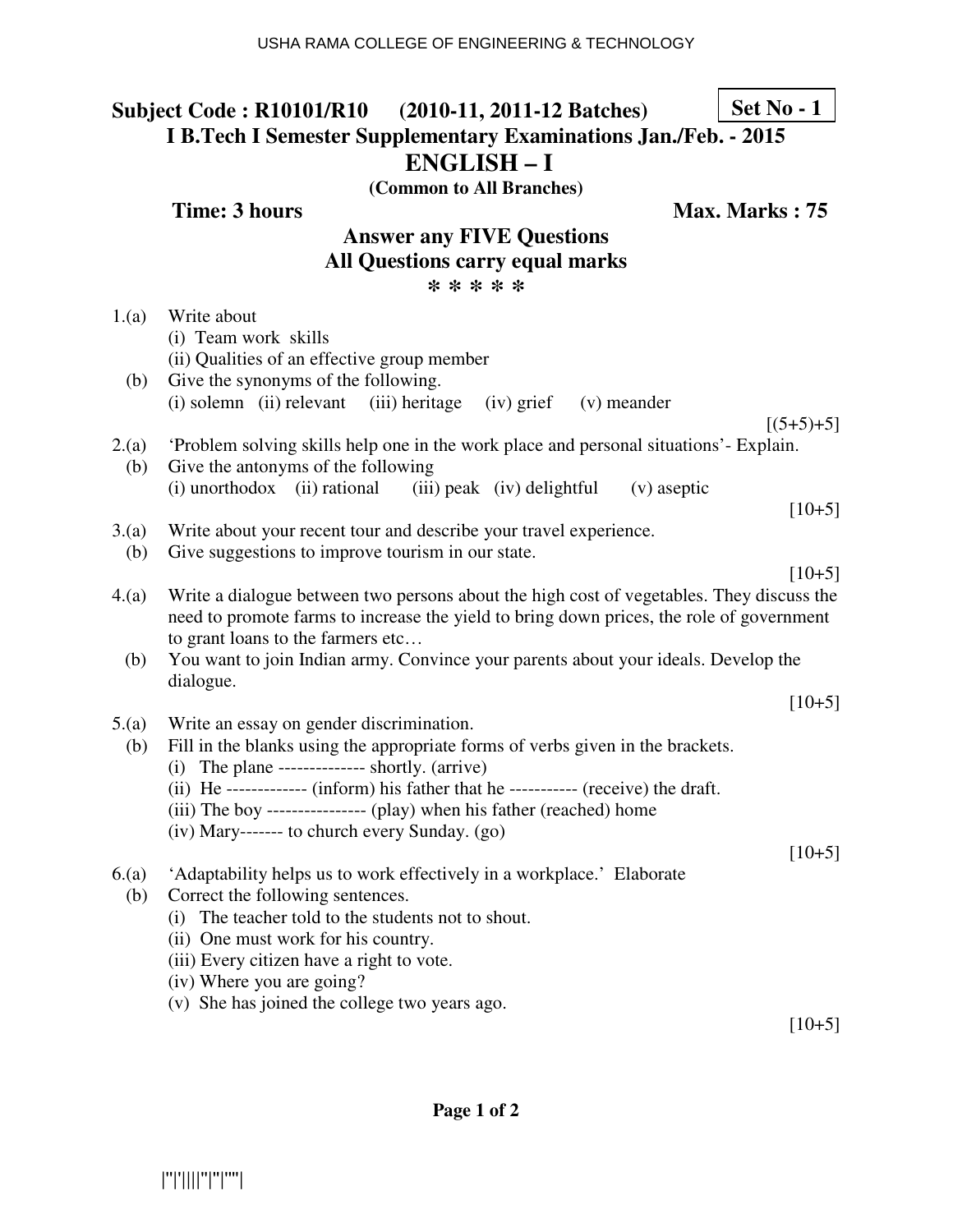**Set No - 1**

# **Subject Code : R10101/R10 (2010-11, 2011-12 Batches)**

| 7.(a)<br>(b) | Explain the meaning of the phrase----- 'The early bird catches the worm'<br>Rewrite as directed.<br>(i) fear (Change the noun into adjective)<br>(ii) heaven(Write the adverb form) |           |
|--------------|-------------------------------------------------------------------------------------------------------------------------------------------------------------------------------------|-----------|
|              | (iii) thiel (form a word)                                                                                                                                                           |           |
|              | (iv) syllabus (write the plural form)                                                                                                                                               |           |
|              | (v) He found in the jar gold coins. (Correct the word order).                                                                                                                       |           |
|              |                                                                                                                                                                                     | $[10+5]$  |
| 8.(a)        | Write one word substitutes of the following.                                                                                                                                        |           |
|              | (i) Fear of closed places                                                                                                                                                           |           |
|              | (ii) One who loves and helps mankind.                                                                                                                                               |           |
|              | (iii) sleep walking.                                                                                                                                                                |           |
|              | (iv) a place where birds are kept                                                                                                                                                   |           |
|              | (v) A person who is choosy about food.                                                                                                                                              |           |
| (b)          | Tick the right answer.                                                                                                                                                              |           |
|              | $(i)$ Cynic : skeptic :: Judge                                                                                                                                                      |           |
|              | (a) gullible (b) fallible (c) impartial (d) miser                                                                                                                                   |           |
|              | $(ii)$ epistle : letter :: purse :                                                                                                                                                  |           |
|              | (a) wallet (b) formula (c) blueprint (d) atlas                                                                                                                                      |           |
|              | (iii) tempest: storm :: earthquake :                                                                                                                                                |           |
|              | (a) tremor (b) allergy (c) wind (d) gale                                                                                                                                            |           |
|              | $(iv)$ Tropical : Hot :: polar :                                                                                                                                                    |           |
|              | (a) bear (b) breeze (c) cold (d) snow                                                                                                                                               |           |
|              | $(v)$ Entice : Repel :: germinate<br>$\mathbf{L}$                                                                                                                                   |           |
|              | (a) sprout (b) flourish (c) officiate (d) inspire                                                                                                                                   |           |
| (c)          | What is a gerund? Write three examples.                                                                                                                                             |           |
|              |                                                                                                                                                                                     | $[5+5+5]$ |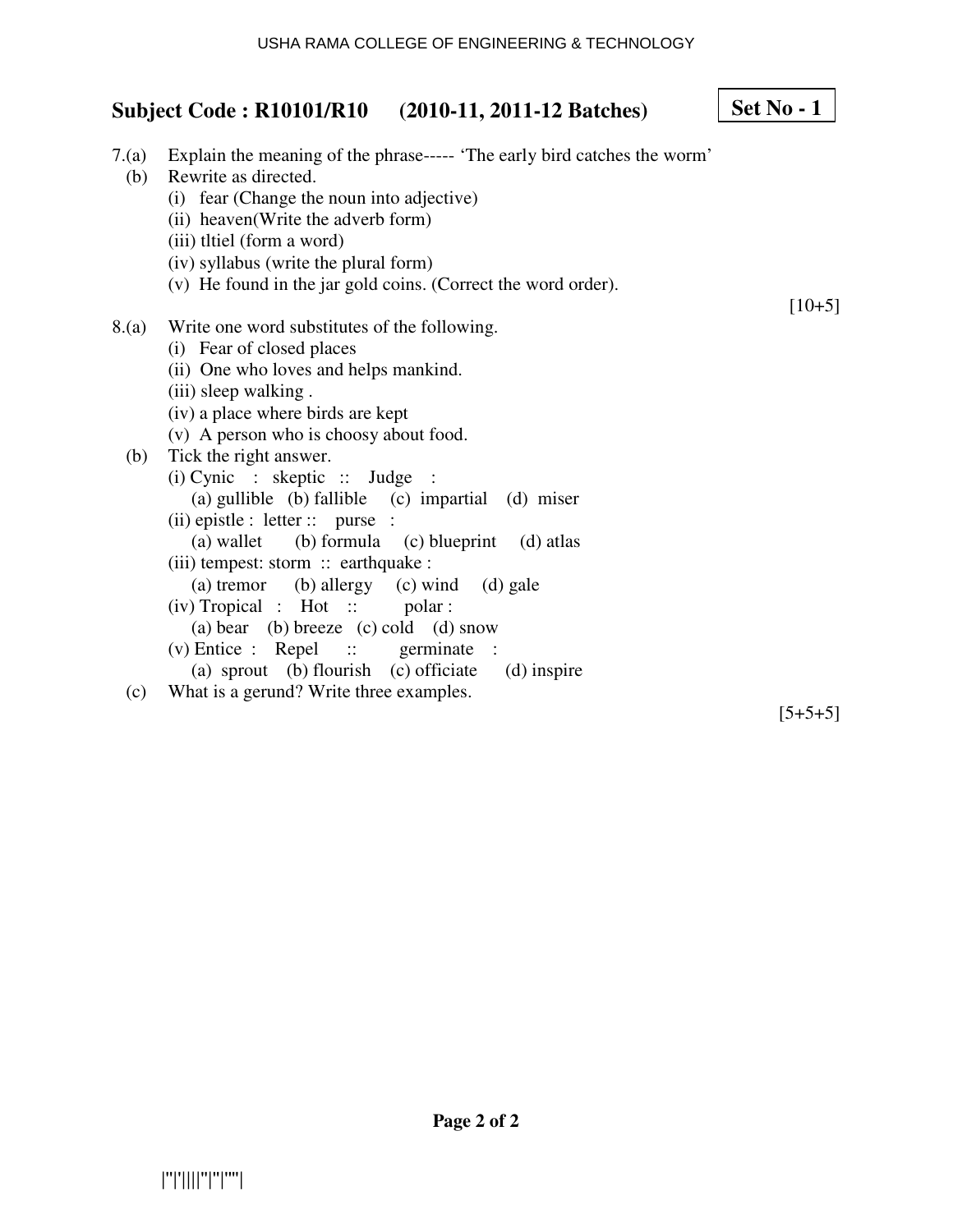## **Subject Code : R10101/R10 (2010-11, 2011-12 Batches) I B.Tech I Semester Supplementary Examinations Jan./Feb. - 2015 ENGLISH – I Set No - 2**

**(Common to All Branches)**

### **Time: 3 hours** Max. Marks : 75

#### **Answer any FIVE Questions All Questions carry equal marks \* \* \* \* \***

| 1.(a)<br>(b) | 'Adaptability is an important skill we must develop in ourselves and others'- Discuss.<br>Write the synonyms                                                                                               |          |
|--------------|------------------------------------------------------------------------------------------------------------------------------------------------------------------------------------------------------------|----------|
|              | (i) privacy<br>(ii) destiny<br>(iii) criteria (iv) batter<br>(v) euphoria                                                                                                                                  | $[10+5]$ |
| 2(a)         | Write short note on-<br>(i) Self-motivation                                                                                                                                                                |          |
| (b)          | (ii) Team work<br>Write the Antonyms.                                                                                                                                                                      |          |
|              | (i) irregular<br>(ii) vicious (iii) minor (iv) glee (v) vulnerable                                                                                                                                         | $[10+5]$ |
| 3(a)         | List out some of the important places that you would like to visit and explain the<br>importance of those places.                                                                                          |          |
| (b)          | Explain the ways to improve tourism.                                                                                                                                                                       |          |
|              |                                                                                                                                                                                                            | $[10+5]$ |
| 4(a)         | Write a dialogue between the members of village committee regarding the<br>implementation of mid-day meal scheme to the school children. They discuss the need to<br>provide nutritious and hygienic food. |          |
| (b)          | Develop a dialogue between you and your friend about your plan to visit the 'home for<br>aged' during your vacation.                                                                                       |          |
|              |                                                                                                                                                                                                            | $[10+5]$ |
| 5.(a)<br>(b) | What are your views on gender bias at work place?.<br>Fill in the blanks with suitable verb forms.                                                                                                         |          |
|              | (i) Vasan---------- this place an hour ago. (leave)                                                                                                                                                        |          |
|              | (ii) I----------- (attend) the party if he --------------- (invite) me.                                                                                                                                    |          |
|              | (iii) The thief -------------------- by the police (arrest)<br>$(iv)$ The flower ------------- sweet. $(smell)$                                                                                            |          |
|              |                                                                                                                                                                                                            | $[10+5]$ |
| 6(a)         | Respect for others and contribution to a team on a common task are the qualities of a                                                                                                                      |          |

- team member'- substantiate. (b) Correct the following.
	- (i) Hari is living here since 2001.
	- (ii) There was a quarrel between the three brothers over the property.
	- (iii) He is older than me.
	- (iv) Sravani like music.
	- (v) If I was you I will never agree to the proposal.

 $[10+5]$ 

#### **Page 1 of 2**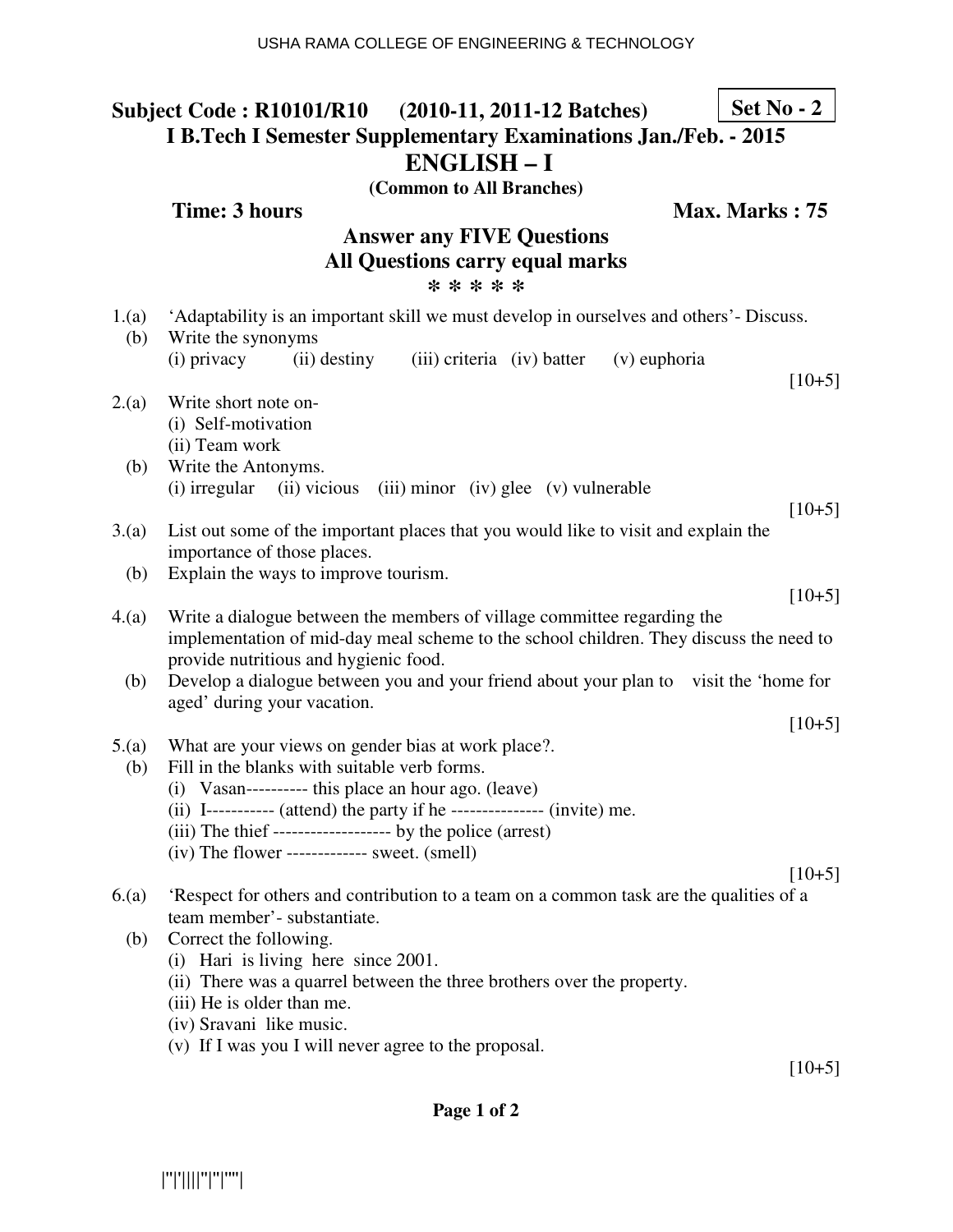**Set No - 2**

# **Subject Code : R10101/R10 (2010-11, 2011-12 Batches)**

| (b)   | 7.(a) 'All work and no play make jack a dull boy'. --- expand the line into a paragraph.<br>Rewrite as directed.<br>(i) poverty (Change the noun into adjective)<br>(ii) care (Write the adverb form)<br>(iii) oinno (form a word) |           |
|-------|------------------------------------------------------------------------------------------------------------------------------------------------------------------------------------------------------------------------------------|-----------|
|       | (iv) fish (write the plural form)                                                                                                                                                                                                  |           |
|       | (v) He buy to vegetables went to market. (Correct the word order)                                                                                                                                                                  |           |
|       |                                                                                                                                                                                                                                    | $[10+5]$  |
| 8.(a) | Supply the one word substitutes                                                                                                                                                                                                    |           |
|       | (i) one who is in charge of the playground.                                                                                                                                                                                        |           |
|       | (ii) one who doesn't believe in God.                                                                                                                                                                                               |           |
|       | (iii) a person who can speak many languages.                                                                                                                                                                                       |           |
|       | (iv) a hand writing that cannot be read.                                                                                                                                                                                           |           |
|       | (v) leader of any movement.                                                                                                                                                                                                        |           |
| (b)   | Tick the right answer.                                                                                                                                                                                                             |           |
|       | (i) massive : bulk : gigantic : -----------------                                                                                                                                                                                  |           |
|       | (a) better (b) large (c) size (d) trivial                                                                                                                                                                                          |           |
|       | (ii) topaz : yellow :: amethyst :--------------------                                                                                                                                                                              |           |
|       | (a) carat (b) pink (c) red (d) purple                                                                                                                                                                                              |           |
|       | (iii) teacher : school :: judge :------------------                                                                                                                                                                                |           |
|       | (a) law (b) prison (c) court (d) council                                                                                                                                                                                           |           |
|       | (iv) benign : gentle : liberal                                                                                                                                                                                                     |           |
|       | (a) unkind (b) generous (c) cruel (d) miser                                                                                                                                                                                        |           |
|       | (v) carpenter : wood :: mason : ----------------                                                                                                                                                                                   |           |
|       | (a) stone (b) iron (c) chisel (d) building                                                                                                                                                                                         |           |
| (c)   | Write about to+ infinitive and explain with examples.                                                                                                                                                                              |           |
|       |                                                                                                                                                                                                                                    | $[5+5+5]$ |

**Page 2 of 2**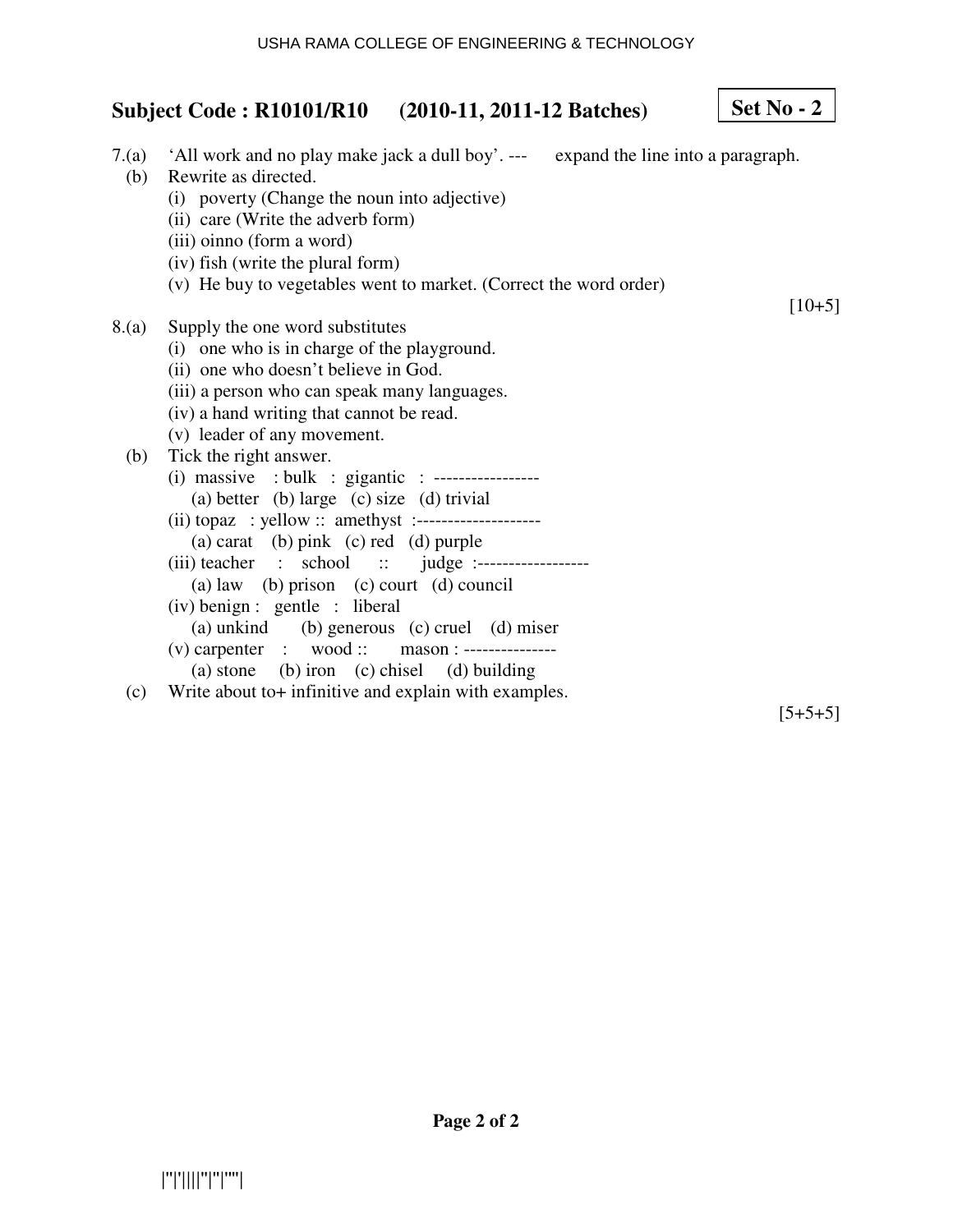#### **Subject Code : R10101/R10 (2010-11, 2011-12 Batches) I B.Tech I Semester Supplementary Examinations Jan./Feb. - 2015 ENGLISH – I (Common to All Branches) Set No - 3**

|              | <b>Time: 3 hours</b><br>Max. Marks: 75                                                                                                      |          |  |
|--------------|---------------------------------------------------------------------------------------------------------------------------------------------|----------|--|
|              | <b>Answer any FIVE Questions</b>                                                                                                            |          |  |
|              | <b>All Questions carry equal marks</b>                                                                                                      |          |  |
|              | * * * * *                                                                                                                                   |          |  |
| 1.(a)<br>(b) | The ability to work well in a team is a skill set on its own'.-Explain.<br>Give the synonyms of the following.                              |          |  |
|              | (i) caution (ii) euphoria (iii) remnant (iv) perseverance (v) academic                                                                      |          |  |
| 2.(a)<br>(b) | Explain the importance of communication skills.<br>Give the antonyms of the following                                                       | $[10+5]$ |  |
|              | (ii) glitter (iii) rivals (iv) disapproval (v) summit<br>(i) suppress                                                                       |          |  |
| 3(a)<br>(b)  | Describe a place of that you have recently visited.<br>Write about the advantages of tourism.                                               | $[10+5]$ |  |
| 4(a)         | Write a dialogue between a farmer and a rural development officer about the problems<br>faced by the farmers of the village.                | $[10+5]$ |  |
| (b)          | Develop the dialogue between you and your friend . You want to plant trees in and around<br>your college.                                   |          |  |
|              |                                                                                                                                             | $[10+5]$ |  |
| 5.(a)        | Write about the problems of illiteracy and dowry in India.                                                                                  |          |  |
| (b)          | Fill in the blanks using the appropriate forms of verbs given in the brackets.                                                              |          |  |
|              | (i) The train -------------- (leave) before we -------------- (reach) the station.<br>(ii) The price of vegetables --------------high. (be) |          |  |
|              | (iii) He ------------------------- a house recently. (purchase)                                                                             |          |  |
|              | $(iv)$ Children -------------- sweets. (like)                                                                                               |          |  |
|              |                                                                                                                                             | $[10+5]$ |  |
| 6(a)<br>(b)  | A flexible quality of our personality will develop employability skills.' Discuss.<br>Correct the following sentences.                      |          |  |
|              | (i) She has left the school a year ago.                                                                                                     |          |  |
|              | (ii) The committee discussed about the issue.                                                                                               |          |  |
|              | (iii) Each of the sisters are singing in the competition.                                                                                   |          |  |
|              | (iv) Where you are going?                                                                                                                   |          |  |

(v) I am having a car.

[10+5]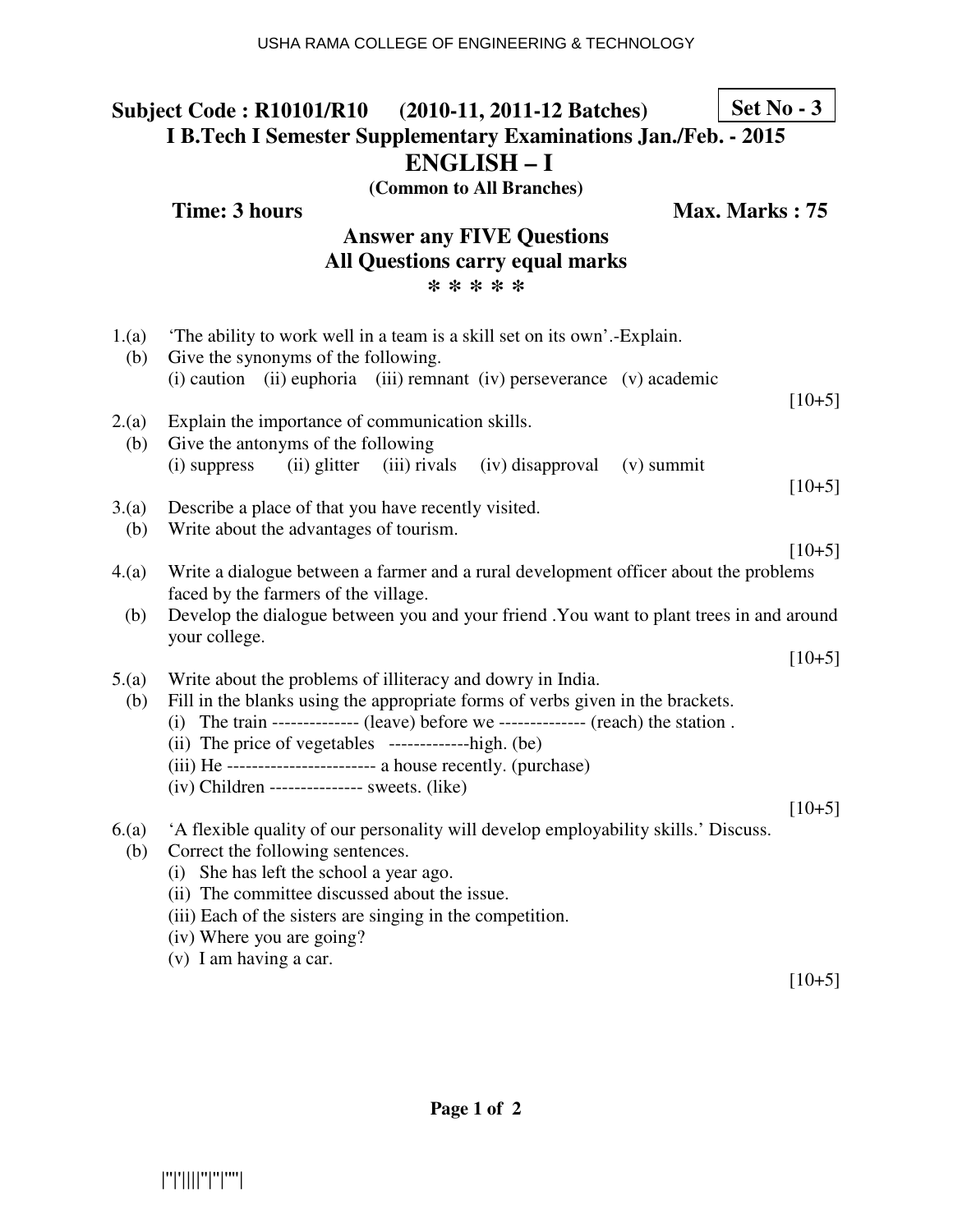r

|              | Subject Code: R10101/R10 (2010-11, 2011-12 Batches)                                                                                                                                                                                                                                                                                                                                                                                                                    | Set $No - 3$ |
|--------------|------------------------------------------------------------------------------------------------------------------------------------------------------------------------------------------------------------------------------------------------------------------------------------------------------------------------------------------------------------------------------------------------------------------------------------------------------------------------|--------------|
| 7.(a)<br>(b) | Explain the meaning of the phrase----- 'A watched pot never boils'<br>Rewrite as directed.<br>(i) reality (Change the noun into adjective)<br>(ii) vague (Write the adverb form)<br>(iii) elerd (form a word)<br>(iv) syllabus (write the plural form)<br>(v) The flood caused the rain. (Correct the word order).                                                                                                                                                     |              |
| 8.(a)        | Write one word substitutes of the following.<br>(i) that which cannot be believed<br>(ii) a study of races.<br>(iii) a detailed plan of journey.<br>(iv) a place where birds are kept.<br>(v) certain to happen.                                                                                                                                                                                                                                                       | $[10+5]$     |
| (b)          | Tick the right answer.<br>(i) Cynic : skeptic :: Judge :<br>(a) impartial (b) gullible (c) falliable (d) miser<br>$(ii)$ epistle : letter :: purse :<br>(a) wallet (b) formula (c) blueprint<br>(d) atlas<br>(iii) tempest: storm :: earthquake :<br>(b) allergy (c) wind (d) gale<br>(a) tremor<br>$(iv)$ Tropical : Hot :: polar :<br>(a) bear (b) breeze (c) cold (d) snow<br>(v) Entice : Repel :: germinate<br>(a) sprout (b) flourish (c) preside<br>(d) inspire |              |
| (c)          | What is a gerund? Write three examples.                                                                                                                                                                                                                                                                                                                                                                                                                                | $[5+5+5]$    |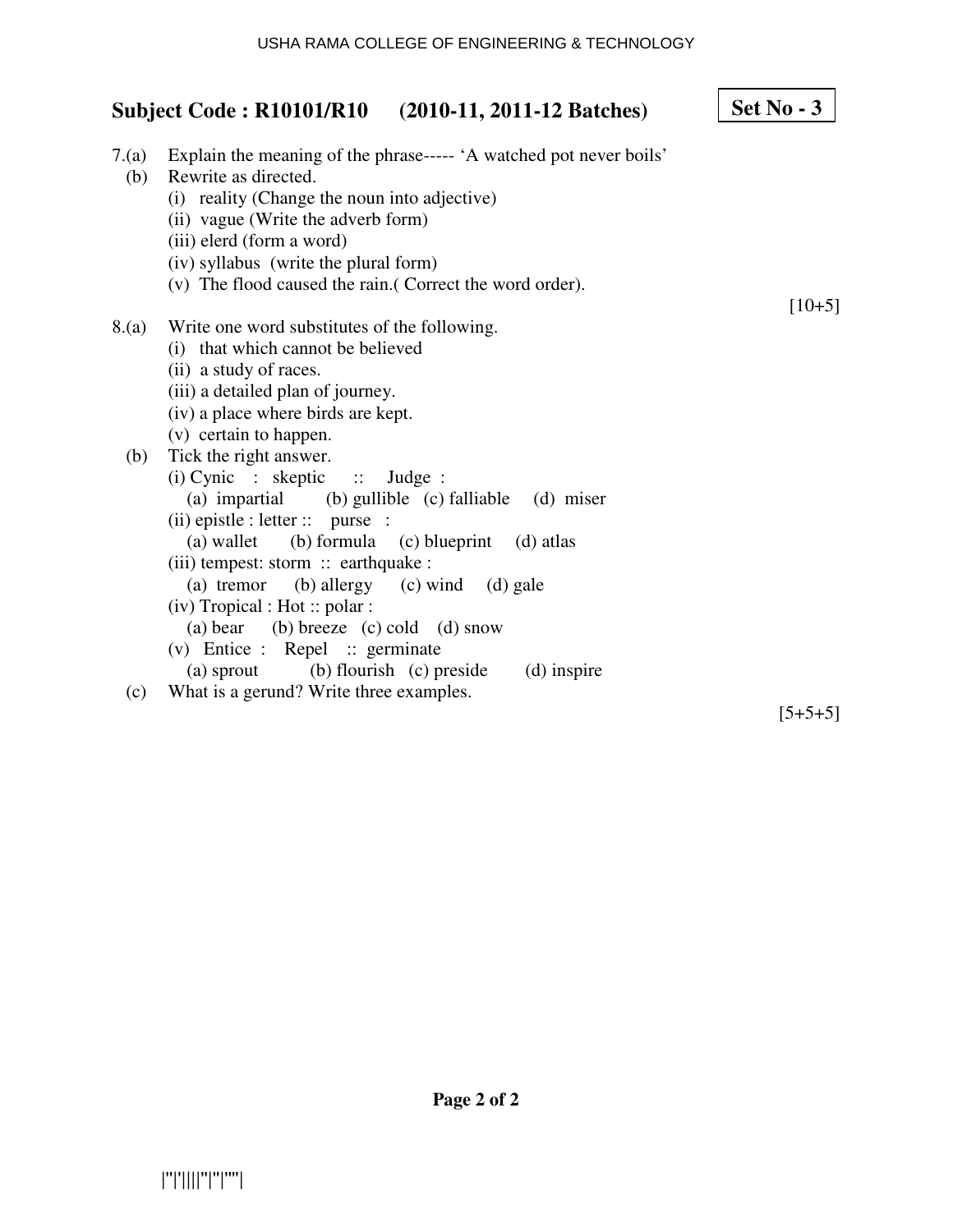## **Subject Code : R10101/R10 (2010-11, 2011-12 Batches) I B.Tech I Semester Supplementary Examinations Jan./Feb. - 2015 ENGLISH – I Set No - 4**

**(Common to All Branches)**

**Time: 3 hours Max. Marks : 75** 

#### **Answer any FIVE Questions All Questions carry equal marks \* \* \* \* \***

| 1.(a)<br>(b) | Write an essay on importance of communication skills.<br>Write the synonyms.<br>(i) conduct<br>(ii) gloom<br>(iii) remnant (iv) alienable<br>$(v)$ redeem                                                                                                                                                                                 |          |
|--------------|-------------------------------------------------------------------------------------------------------------------------------------------------------------------------------------------------------------------------------------------------------------------------------------------------------------------------------------------|----------|
| 2.(a)<br>(b) | Present your views on' problem solving'.<br>Write the Antonyms.<br>$(i)$ vicious $(ii)$ cheerful<br>(iii) simple (iv) irregular<br>$(v)$ minor                                                                                                                                                                                            | $[10+5]$ |
| 3(a)<br>(b)  | Desribe your college excursion to any important place.<br>Write a Paragraph on the importance of travel.                                                                                                                                                                                                                                  | $[10+5]$ |
| 4.(a)        | Write a dialogue between you and a sales person of computers. You want to check the<br>catalogue and find out the details.                                                                                                                                                                                                                | $[10+5]$ |
| (b)          | Develop a dialogue between your teacher and your parents about sending you to the tour<br>along with your school children and teachers.                                                                                                                                                                                                   |          |
| 5.(a)        | Write about gender discrimination.                                                                                                                                                                                                                                                                                                        | $[10+5]$ |
| (b)          | Fill in the blanks with suitable verb forms.<br>$(i)$ Sunita ------------------ our school in June. $(join)$<br>(ii) She --------- a car next year (buy)<br>$(iii)$ I --------------- here for three years. (live)<br>$(iv)$ Every girl ------------ chance to sing. $(get)$<br>(v) Reema ---------------- to temple every Saturday. (go) | $[10+5]$ |
| 6(a)<br>(b)  | Will Problem solving skill help at work place? Discuss.<br>Correct the following.<br>(i) Copper is useful metal.<br>(ii) Each of the boys play cricket.<br>(iii) We described about the project.<br>(iv) The baby is sleeping on the craddle.                                                                                             |          |
|              | (v) The flower smell sweet.                                                                                                                                                                                                                                                                                                               | $[10+5]$ |